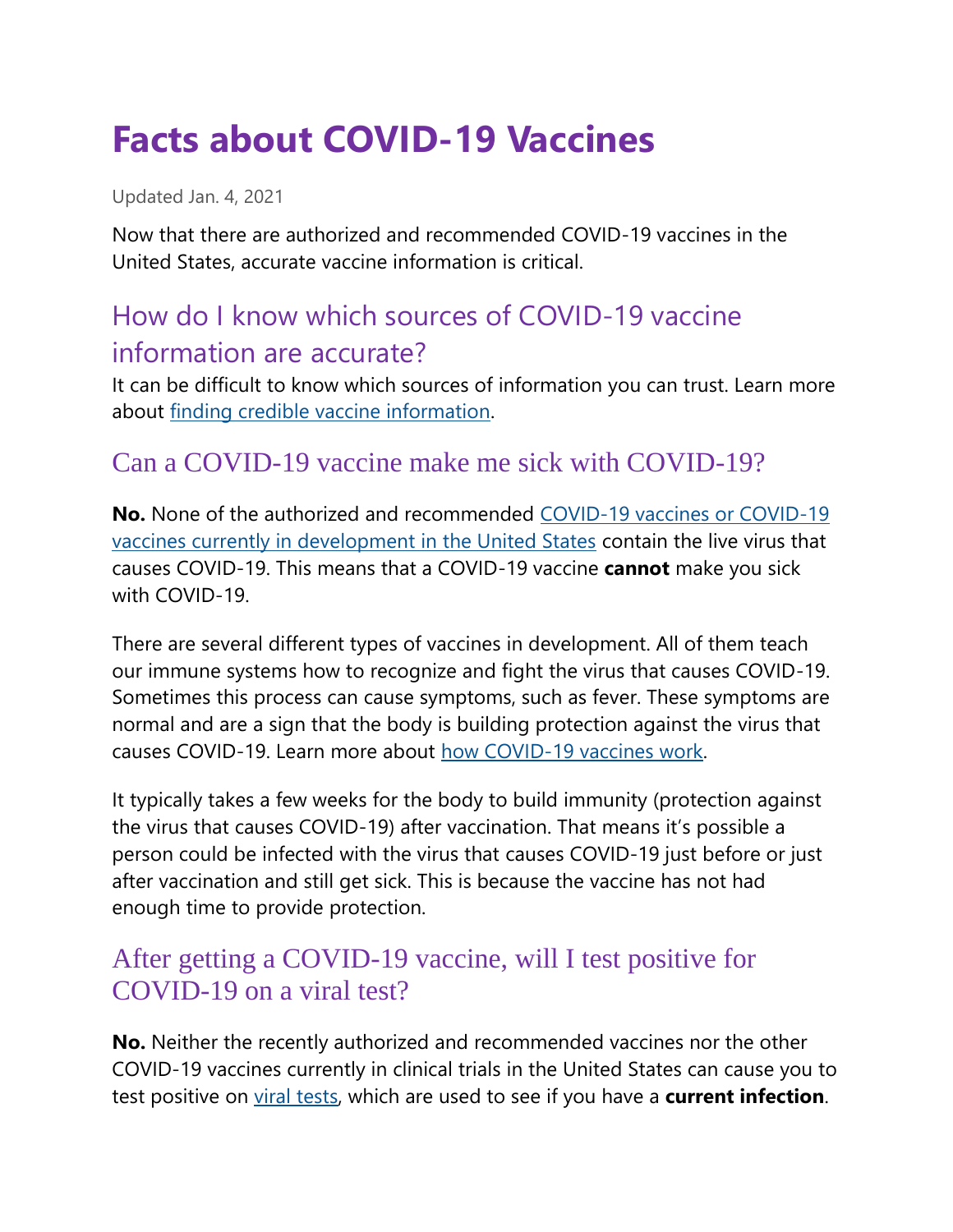If your body develops an immune response—the goal of vaccination—there is a possibility you may test positive on some [antibody tests.](https://www.cdc.gov/coronavirus/2019-ncov/testing/serology-overview.html) Antibody tests indicate you had a **previous infection** and that you may have some level of protection against the virus. Experts are currently looking at how COVID-19 vaccination may affect antibody testing results.

#### If I have already had COVID-19 and recovered, do I still need to get vaccinated with a COVID-19 vaccine?

**Yes.** Due to the severe health risks associated with COVID-19 and the fact that reinfection with COVID-19 is possible, vaccine should be offered to you regardless of whether you already had COVID-19 infection. CDC is providing recommendations to federal, state, and local governments about who should be [vaccinated first.](https://www.cdc.gov/coronavirus/2019-ncov/vaccines/recommendations.html)

At this time, experts do not know how long someone is protected from getting sick again after recovering from COVID-19. The immunity someone gains from having an infection, called natural immunity, varies from person to person. Some early evidence suggests natural immunity may not last very long.

We won't know how long immunity produced by vaccination lasts until we have more data on how well the vaccines work.

Both natural immunity and vaccine-induced immunity are important aspects of COVID-19 that experts are trying to learn more about, and CDC will keep the public informed as new evidence becomes available.

#### Will a COVID-19 vaccination protect me from getting sick with COVID-19?

**Yes.** COVID-19 vaccination works by teaching your immune system how to recognize and fight the virus that causes COVID-19, and this protects you from getting sick with COVID-19.

Being protected from getting sick is important because even though many people with COVID-19 have only a mild illness, others may get a [severe illness,](https://www.cdc.gov/coronavirus/2019-ncov/symptoms-testing/symptoms.html) have [long-term health effects,](https://www.cdc.gov/coronavirus/2019-ncov/long-term-effects.html) or even die. There is no way to know how COVID-